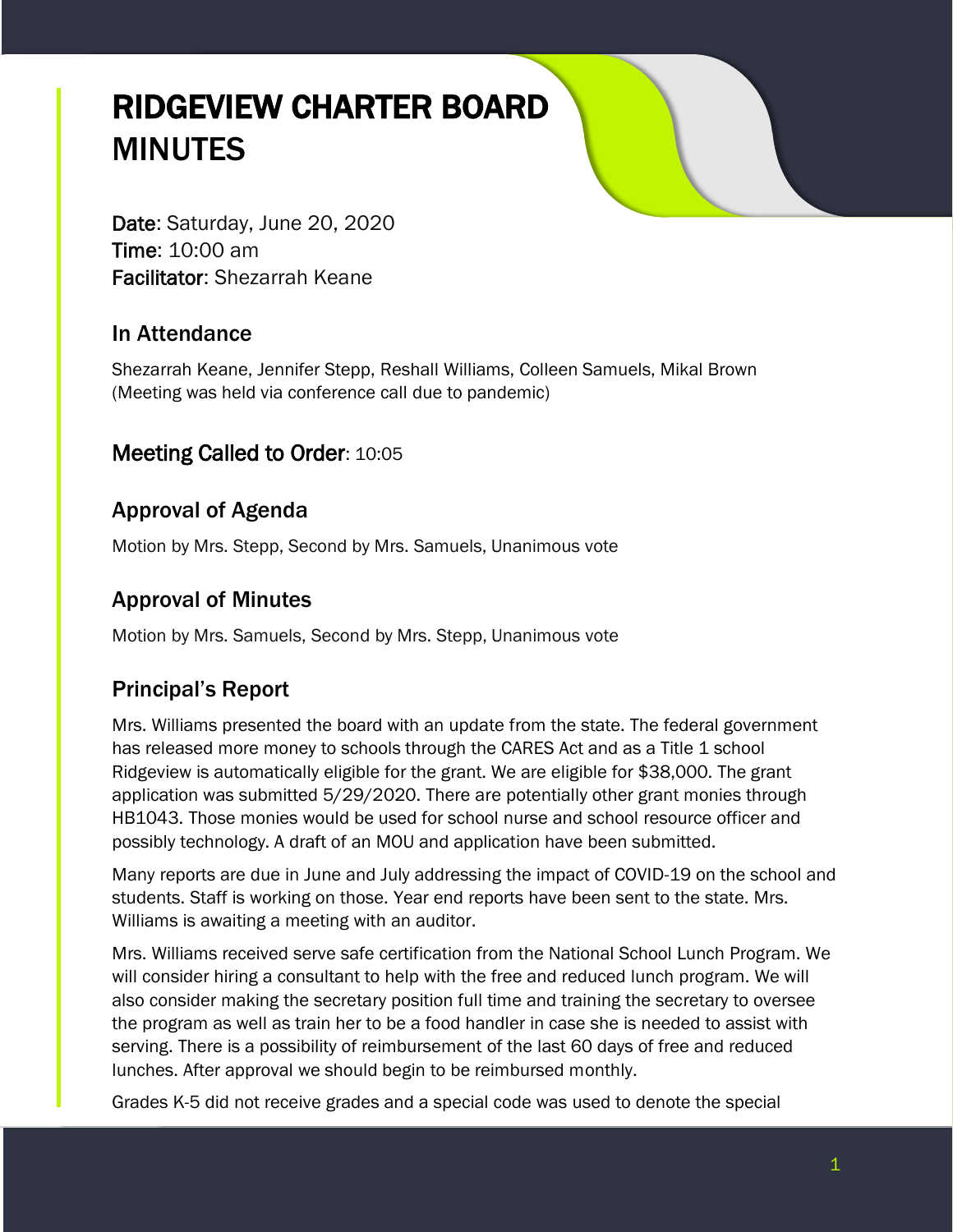circumstance of the pandemic. Final grades have been sent to parents as well as the list of students on the honor roll. Two students were retained.

The Jump Start summer program will take place July 6 – July 31 from 9:00 – 1:00 on Mondays through Thursdays. This is for students K-4, but fifty percent of the students should be from second and third grades. Forty-five students have been identified with a maximum student teacher ratio of 14:1. All teachers will be certified. There will be no transportation provided. While this is available to help identified students they are not required to participate. A Saturday online program to help students catch up and fill in gaps will be available for those who do not take advantage of the Jump Start program. Social distancing and safety measures will be in place. Mrs. Samuel made a motion to approve the proposed plan for the Jump Start program. Second from Mr. Brown. Unanimous vote.

Mrs. Williams is still waiting to hear from the state on plans and guidelines for reopening in the fall. More information should be released on July 1, 2020. A meeting with Alliance and all their charter schools is planned for July 2, 2020. A plan for our reopening is due to the state by July 20, 2020 and must have board approval before submission. We are currently considering three options. Option A would be a full opening with PPE required and safety measures in place with an onsite nurse, full transportation schedule, and open cafeteria. Option B would be an alternating A/B schedule with 50 percent of students on site and 50 percent participating remotely. PPE would be required and safety measures in place. There would be an onsite nurse, a modified transportation schedule, and the cafeteria would be closed. Option C would be all online instruction with only essential staff reporting to the building with PPE requirements and safety measures in place. There would be no cafeteria or transportation needed but there would be an onsite nurse for the staff.

Mrs. Williams reported that grades 1-5 are full for next year but there are openings in kindergarten. There will be two classes of each grade with potentially three kindergarten classes. She has sent out emails to churches and daycares with the enrollment flyer and has contacted the radio sales representative to schedule a meeting.

Summer hours are now in effect. The school is open Monday through Thursday from 10:00- 2:00. Social distancing is being practiced with only 10 people allowed in the building at one time. The school is open for tours and registration, but visitors must wear masks and have their temperature taken.

Almost all the Chrome books have been returned. Students were given summer packets. Mrs. Williams has hired 4 new teachers. She is searching for a nurse, kindergarten teacher, PE teacher, foreign language teacher, and teacher assistants. The budget will determine how many teacher assistants she can hire. She is looking into sharing a nurse and EC coordinator with another school. She is also considering an afterschool music program.